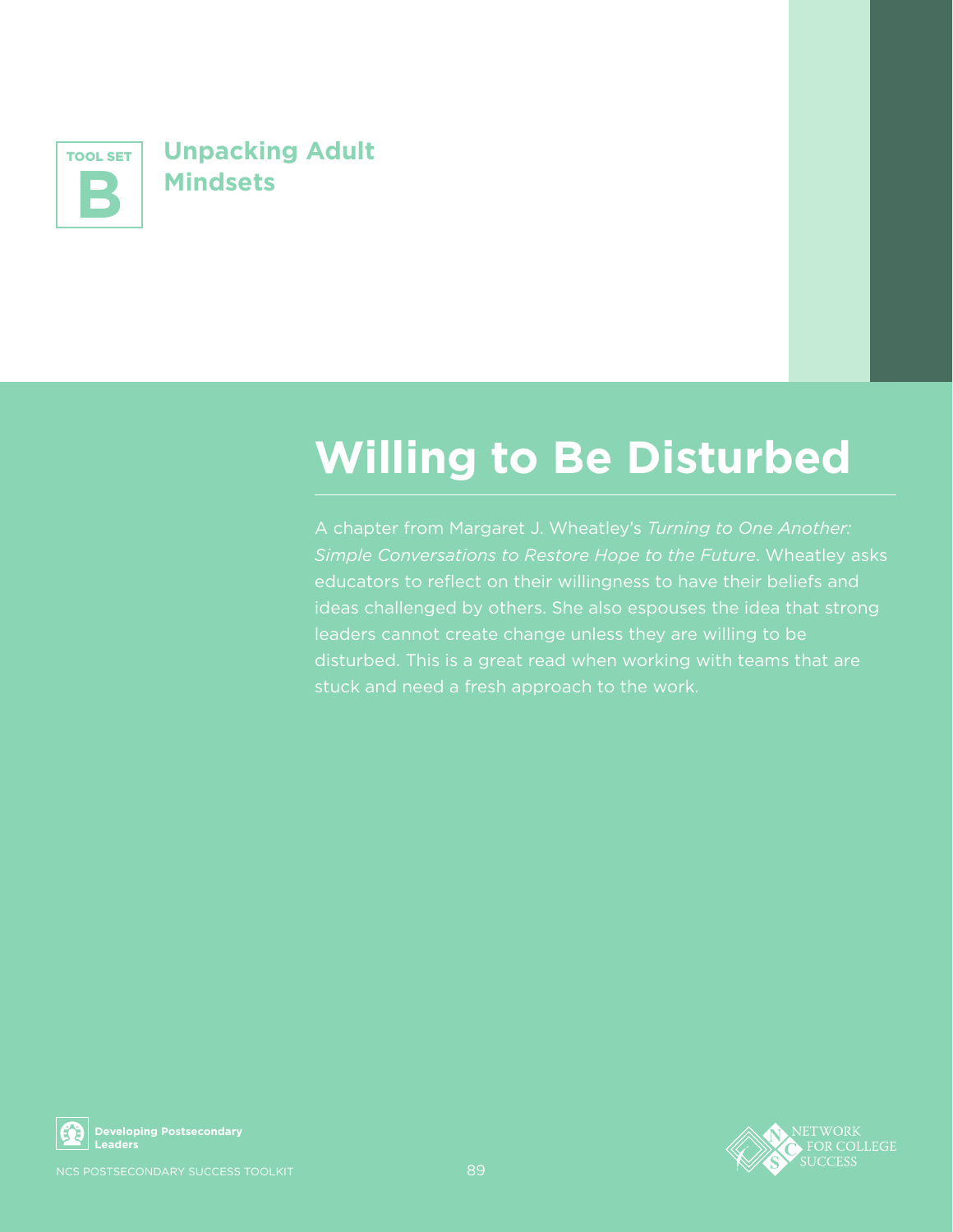Wheatley, Margaret J. Turning to One Another: Simple Conversations to Restore Hope to the Future San Francisco: Berrett-Koshler Publishers, Inc., 2002

"Willing to Be Disturbed"

As we work together to restore hope to the future, we need to include a new and strange ally—our willingness to be disturbed. Our willingness to have our beliefs and ideas challenged by what others think. No one person or perspective can give us the answers we need to the problems of today. Paradoxically, we can only find those answers by admitting we don't know. We have to be willing to let go of our certainty and expect ourselves to be confused for a time.

We weren't trained to admit we don't know. Most of us were taught to sound certain and confident, to state our opinion as if it were true. We haven't been rewarded for being confused. Or for asking more questions rather than giving quick answers. We've also spent many years listening to others mainly to determine whether we agree with them or not. We don't have time or interest to sit and listen to those who think differently than we do.

But the world now is quite perplexing. We no longer live in those sweet, slow days when life felt predictable, when we actually knew what to do next. We live in a complex world, we often don't know what's going on, and we won't be able to understand its complexity unless we spend more time in not knowing.

It is very difficult to give up our certainties—our positions, our beliefs, our explanations. These help define us; they lie at the heart of our personal identity. Yet I believe we will succeed in changing this world only if we can think and work together in new ways. Curiosity is what we need. We don't have to let go of what we believe, but we do need to be curious about what someone else believes. We do need to acknowledge that their way of interpreting the world might be essential to our survival.

We live in a dense and tangled global system. Because we live in different parts of this complexity, and because no two people are physically identical, we each experience life differently. It's impossible for any two people to ever see things exactly the same. You can test this out for yourself. Take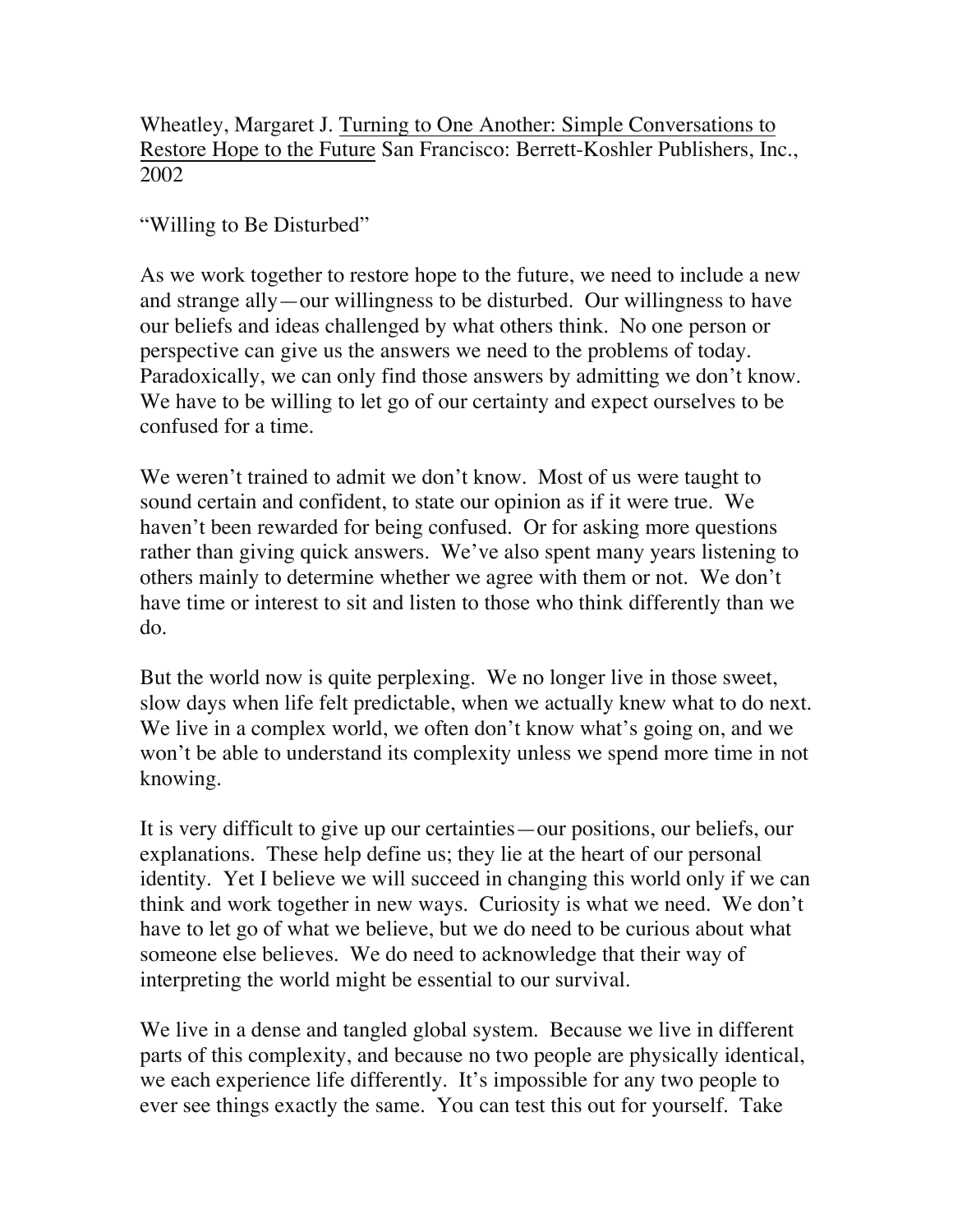any event that you've shared with others (a speech, a movie, a current event, a major problem) and ask your colleagues and friends to describe their interpretation of that event. I think you'll be amazed at how many different explanations you'll hear. Once you get a sense of diversity, try asking even more colleagues. You'll end up with a rich tapestry of interpretations that are much more interesting than any single one.

To be curious about how someone else interprets things, we have to be willing to admit that we're not capable of figuring things out alone. If our solutions don't work as well as we want them to, if our explanations of why something happened don't feel sufficient, it's time to begin asking others about what they see and think. When so many interpretations are available, I can't understand why we would be satisfied with superficial conversations where we pretend to agree with one another.

There are many ways to sit and listen for the differences. Lately, I've been listening for what surprises me. What did I just hear that startled me? This isn't easy – I'm accustomed to sitting there nodding my head to those saying things I agree with. But when I notice what surprises me, I'm able to see my own views more dearly, including my beliefs and assumptions.

Noticing what surprises and disturbs me has been a very useful way to see invisible beliefs. If what you say surprises me, I must have been assuming something else was true. If what you say disturbs me, I must believe something contrary to you. My shock at your position exposes my own position. When I hear myself saying, "How could anyone believe something like that?" a light comes on for me to see my own beliefs. These moments are great gifts. If I can see my beliefs and assumptions, I can decide whether I still value them.

I hope you'll begin a conversation, listening for what's new. Listen as best you can for what's different, for what surprises you. See if this practice helps you learn something new. Notice whether you develop a better relationship with the person you're talking with. If you try this with several people, you might find yourself laughing in delight as you realize how many unique ways there are to be human.

We have the opportunity many times a day, everyday, to be the one who listens to others, curious rather than certain. But the greatest benefit of all is that listening moves us closer. When we listen with less judgment, we